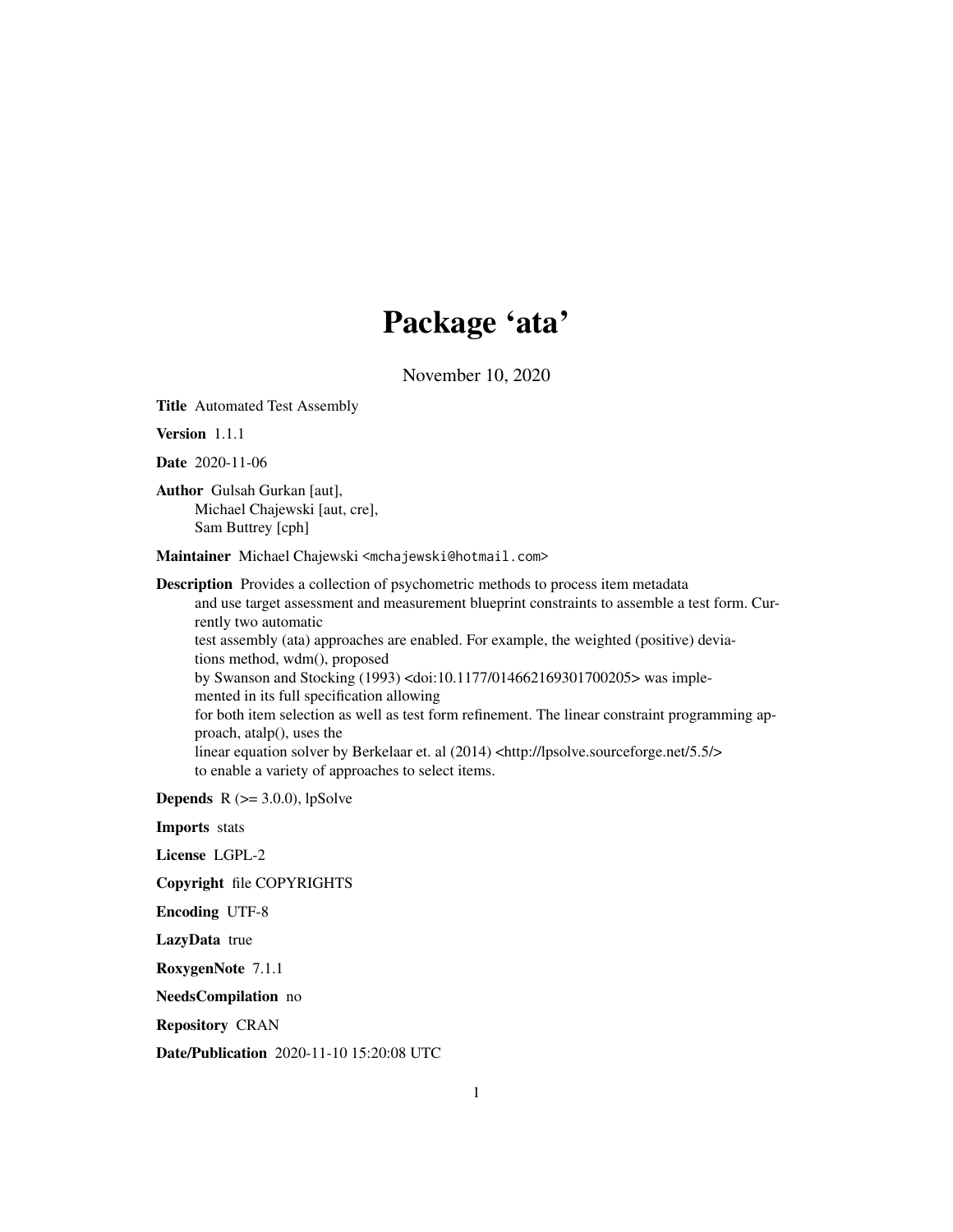# <span id="page-1-0"></span>R topics documented:

| Index | 13 |
|-------|----|

atalp *Automated Test Assembly via Linear Constrained Programming*

## Description

Ingests item metadata jointly with target test form constraints, and can be parametarized to uses either Boolean (0-1) Integer Linear Programming (ILP) or Mixed Integer Linear Programming (MILP) to construct a test form based on the desired objectives. When MILP is desired the selection of the objective function type should be changed.

### Usage

```
atalp( ipool,
      id,
      constraints,
      refine = FALSE,
      permutate = FALSE,
      sorttimes = 999,
      tieselect = -1,
      type = "const",
      verbose = TRUE,
      aprioriadd = NA,
      posthocadd = NA )
```
#### Arguments

| ipool       | Item by characteristic (property) metadata pool.                                                                                                                                                                                                                                    |
|-------------|-------------------------------------------------------------------------------------------------------------------------------------------------------------------------------------------------------------------------------------------------------------------------------------|
| id          | Name of unique item identifier.                                                                                                                                                                                                                                                     |
| constraints | Complex list object identifying the constraints to be applied in the ATA (see<br>makeconstobi for guided process).                                                                                                                                                                  |
| refine      | Creates a final test form from permutated solutions, refined to attempt a devi-<br>ation balance between the observed form and the constraints. Option only ef-<br>fective if permutate is TRUE and type = const in which the constraint weights<br>have meaning; Default is FALSE. |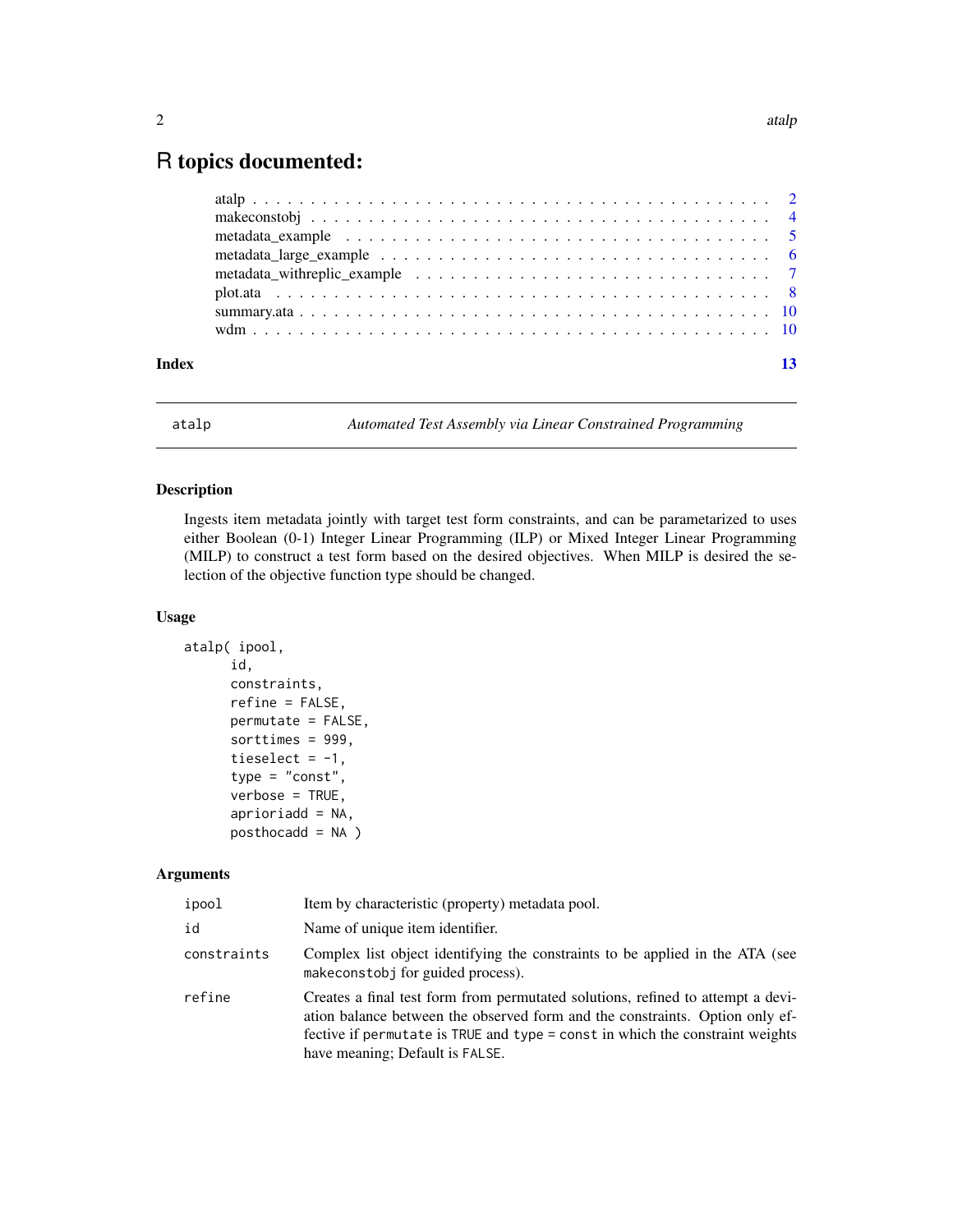atalp 3

| permutate  | Requests the test form to be assembled by resorting (sorttimes) the metadata<br>and selecting the most frequently occurring item combination satisfying the con-<br>straints. Relevant only for type = const; Default is FALSE.                                                                                                                                                                                  |
|------------|------------------------------------------------------------------------------------------------------------------------------------------------------------------------------------------------------------------------------------------------------------------------------------------------------------------------------------------------------------------------------------------------------------------|
| sorttimes  | Number of how often the original input metadata should be resorted. Only func-<br>tional if permutate is TRUE and type = const; default 999, so that sorttimes<br>+ main analysis account for a total of 1,000 selection versions.                                                                                                                                                                               |
| tieselect  | How should tied items be resolved: -1 (default) - do not manipulate items (which<br>allows for identically functioning items to be included), 1 - select the first item in<br>the list of candidates (sensitive to data sorting); not applicable for situations with<br>all categorical constraints only, 0 - randomly select candidate; not applicable for<br>situations with all categorical constraints only. |
| type       | Type of objective function: const - constraint based only (default), parmin -<br>constraint + minimum non-categorical parameter combination, parmax - con-<br>straint + maximum non-categorical parameter combination.                                                                                                                                                                                           |
| verbose    | Should progress be printed to the console? Default TRUE.                                                                                                                                                                                                                                                                                                                                                         |
| aprioriadd | Force item addition (via IDs) to test form before ATA, which affects item selec-<br>tion and constraint attainment success (currently not available).                                                                                                                                                                                                                                                            |
| posthocadd | Force item addition (via IDs) to test form after ATA, which affects final form<br>specifications (currently not available).                                                                                                                                                                                                                                                                                      |
|            |                                                                                                                                                                                                                                                                                                                                                                                                                  |

### Value

A complex list object with test assembly specific estimates:

| objective     | Constrained objective function value.                                                                |
|---------------|------------------------------------------------------------------------------------------------------|
| items_removed | Removed items from item pool when tieselect is not -1.                                               |
| excluded      | Items from pool excluded.                                                                            |
| excluded_set  | Item sets excluded. Only included if input constobj includes a set_id.                               |
| included      | Items from pool included in new test form.                                                           |
| included set  | Item sets from pool included in new test form. Only included if input constobj<br>includes a set_id. |
| final_ids     | Final item ids in the test form.                                                                     |
| final_setids  | Final set ids in the test form. Only included if input constably includes a<br>set id.               |

# Author(s)

Michael Chajewski (mchajewski@hotmail.com), Gulsah Gurkan (gurkangulsah@gmail.com)

# References

Chen, P. (2017). Should we stop developing heuristics and only rely on mixed integer programming solvers in automated test assembly? Applied Psychological Measurement, 41, 227-240.

Diao, Q., & van der Linden, W. J. (2011). Automated test assembly using lp\_Solve Version 5.5 in R. Applied Psychological Measurement, 35, 398-409.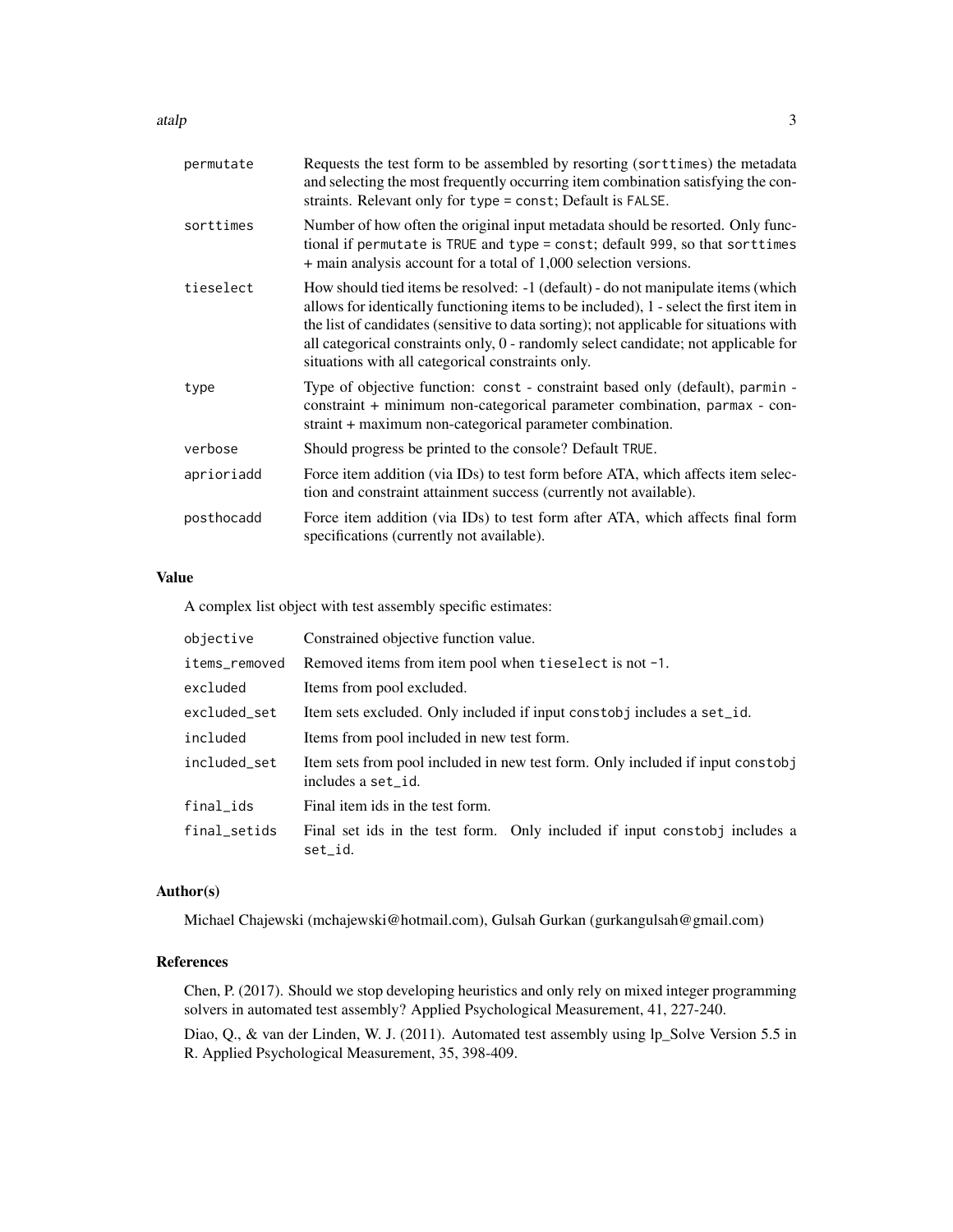<span id="page-3-0"></span>Shao, C., Liu, S., Yang, H., & Tsai, T. (2019). Automated test assembly using SAS operations research software in a medical licensing examination. Applied Psychological Measurement, 00, 1-15.

van der Linden, W. J. (2005). A comparison of item-selection methods for adaptive tests with content constraints. Journal of Educational Measurement, 42, 283-302.

#### Examples

```
# Specifying constraints
constin <- list(
 nI = 5, # Number of items on the future test
 nC = 4, \blacksquare + Number of constraints to be satisfied
 nameC = c("Content_A","Content_B","p","iSx"), # Name of constraint; must be numeric and must
 # reflect variable name in input
 lowerC = c(2, 3, 3.00, 0.50), # Lower bound total constraint value on ATA form
 upperC = c(2, 3, 3.50, 0.60), # Upper bound total constraint value on ATA form
 wC = c(1, 1, 1, 1), \qquad # Constraint weight used for weighted sum of
                                       # (positive) deviations St
 set_id = NA \# Aggregation ID for units / sets
)
# Running atalp
testLP <- atalp(ipool = metadata_example,
             id = "Item",constraints = constin)
# Summary of results
summary(testLP)
```
makeconstobj *User-guided Function to Create a Constraints Input for ATA Form Creation*

#### Description

Guides the user to create a complex list object identifying the constraints to be applied in automated test assembly functions from the ata package.

#### Usage

```
makeconstobj( ipool,
id,
empty = FALSE)
```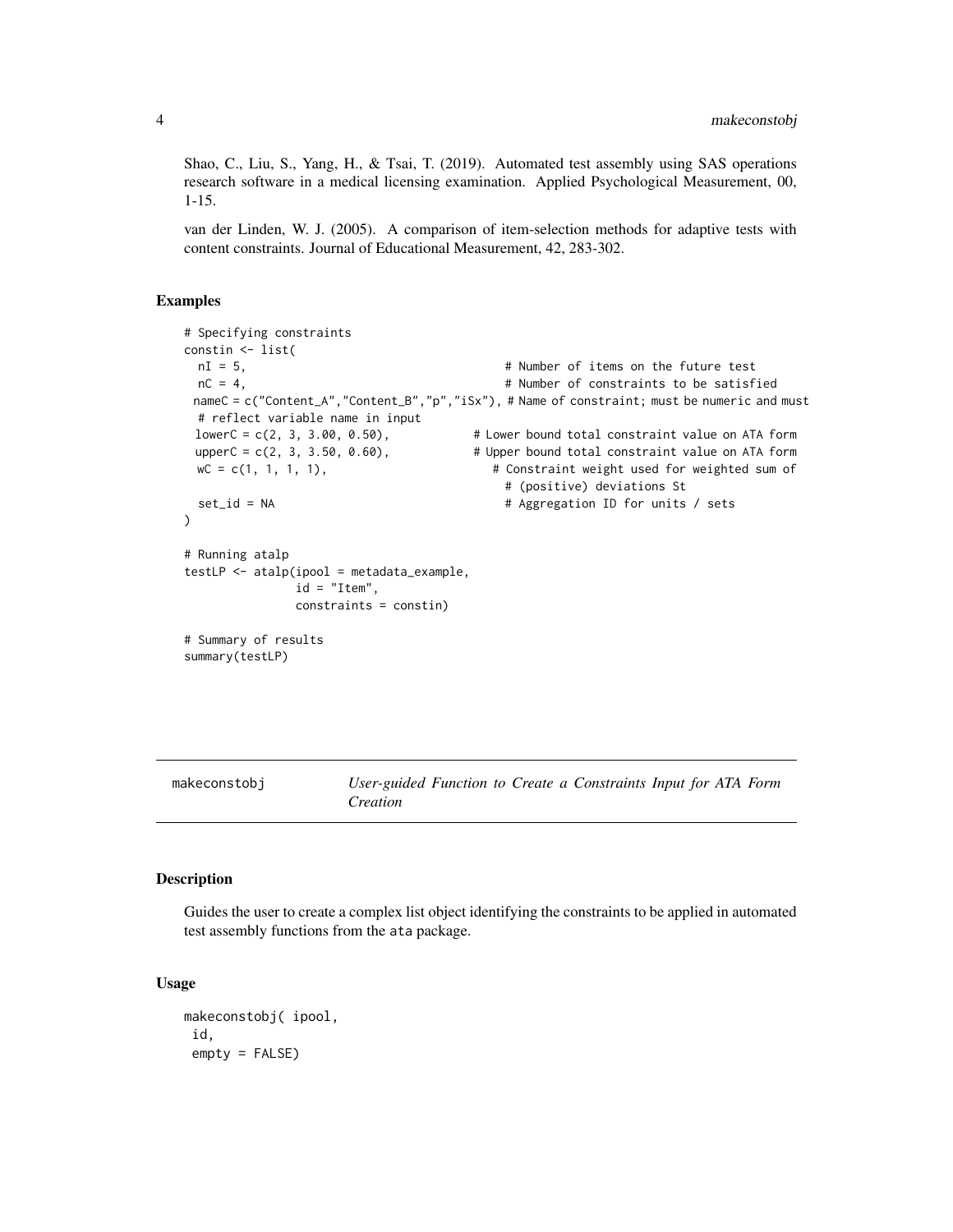#### <span id="page-4-0"></span>**Arguments**

| ipool | Item by characteristic (or property) metadata.                                          |
|-------|-----------------------------------------------------------------------------------------|
| id    | Name (not actual codes) of unique item identifier (variable).                           |
| empty | Should the function return an empty list to be filled in manually. Default is<br>FALSE. |

# Value

A list object with "nC" "nameC" "lowerC" "upperC" "wC" "nI" "set\_id"

#### Author(s)

Gulsah Gurkan (gurkangulsah@gmail.com), Michael Chajewski (mchajewski@hotmail.com)

#### References

Parshall, C. G., et al. (2002). Automated test assembly for online administration. In C. G. Parshall, J. A. Spray, J. C. Kalohn, & T. Davey, Practical considerations in computer based testing (pp.106- 125). New York, NY: Springer-Verlag New York, Inc.

metadata\_example *ATA Package Example Item Metadata*

#### Description

Sample data based on data from Parshall et al. (2002) used for the demonstration of the Weighted (positive) Deviations Method (WDM).

#### Usage

metadata\_example

#### Format

A data frame with 10 rows and 10 variables:

Item Unique item identifier, integer.

Content Content label, as factor identifying content "A" and "B".

Content\_A Dummy code for content "A", 0 and 1 indicators.

Content\_B Dummy code for content "B", 0 and 1 indicators.

p Item proportion correct responding, rounded decimal.

rpbis Item-total point biserial correlation, rounded decimal correlation in range -1.00 to 1.00.

iSx Item contribution to total composite standard deviation, double precision numeric.

Time Expected item response time, in minutes.

Parent0 Item set ID–initial, unique item set name.

Parent1 Item set ID–modified, unique item set name.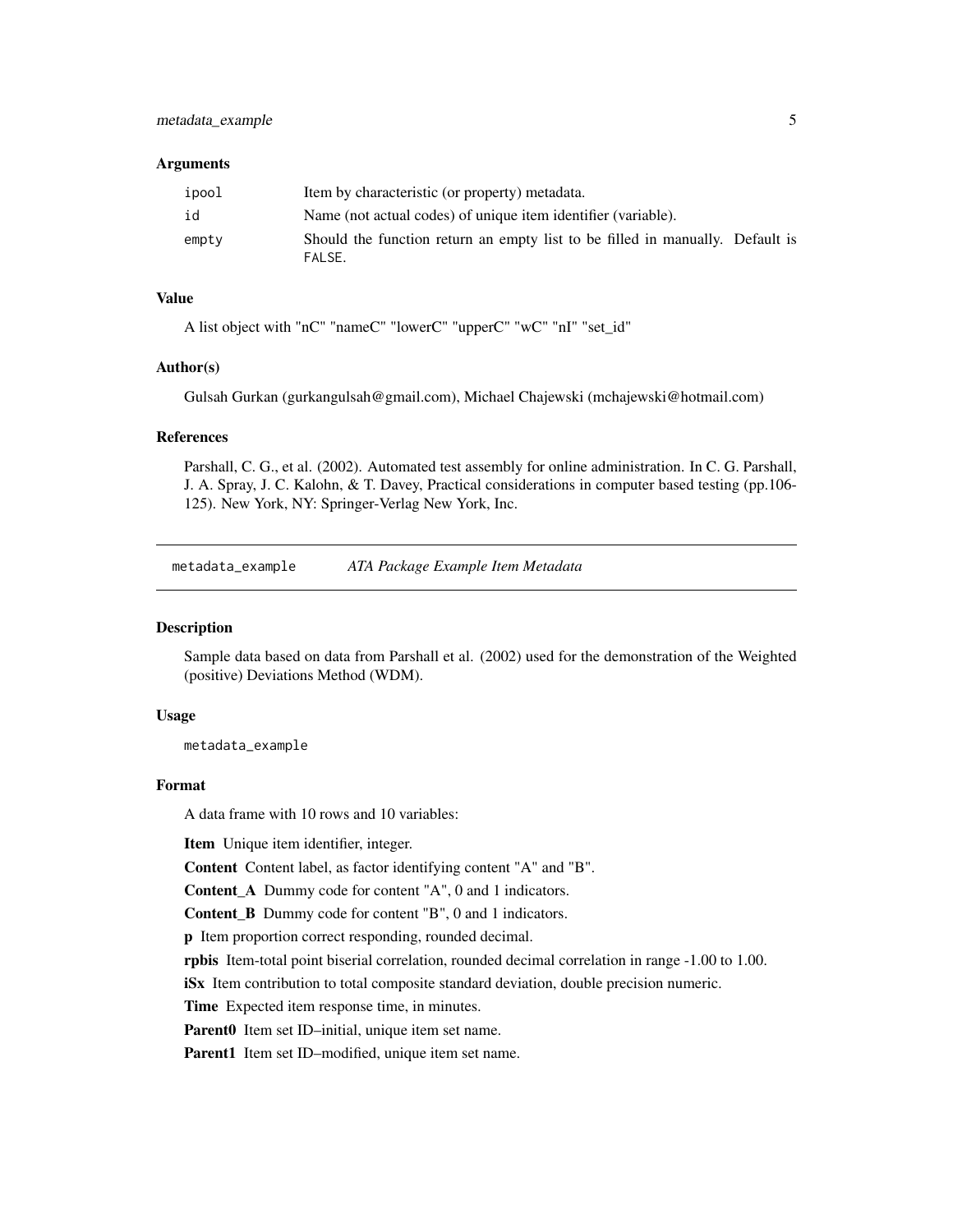#### <span id="page-5-0"></span>References

Parshall, C. G., et al. (2002). Automated test assembly for online administration. In C. G. Parshall, J. A. Spray, J. C. Kalohn, & T. Davey, Practical considerations in computer based testing (pp.106- 125). New York, NY: Springer-Verlag New York, Inc.

metadata\_large\_example

*ATA Package Large Example Item Metadata*

#### **Description**

Sample data used to demonstrate automated test assembly.

#### Usage

metadata\_large\_example

#### Format

A data frame with 1096 rows and 44 variables:

Item Unique item identifier, alpha-numeric index code.

Content Content label, as factor identifying content "A" and "B".

Content A Dummy code for content "A", 0 and 1 indicators.

Content B Dummy code for content "B", 0 and 1 indicators.

Content\_C Dummy code for content "C", 0 and 1 indicators.

Content\_D Dummy code for content "D", 0 and 1 indicators.

Content\_E Dummy code for content "E", 0 and 1 indicators.

Content\_F Dummy code for content "F", 0 and 1 indicators.

Content\_G Dummy code for content "G", 0 and 1 indicators.

Content H Dummy code for content "H", 0 and 1 indicators.

Content I Dummy code for content "I", 0 and 1 indicators.

Content\_J Dummy code for content "J", 0 and 1 indicators.

Content\_K Dummy code for content "K", 0 and 1 indicators.

Content\_L Dummy code for content "L", 0 and 1 indicators.

Content\_M Dummy code for content "M", 0 and 1 indicators.

Content\_N Dummy code for content "N", 0 and 1 indicators.

Content\_O Dummy code for content "O", 0 and 1 indicators.

Content P Dummy code for content "P", 0 and 1 indicators.

Content Q Dummy code for content "Q", 0 and 1 indicators.

Content\_R Dummy code for content "R", 0 and 1 indicators.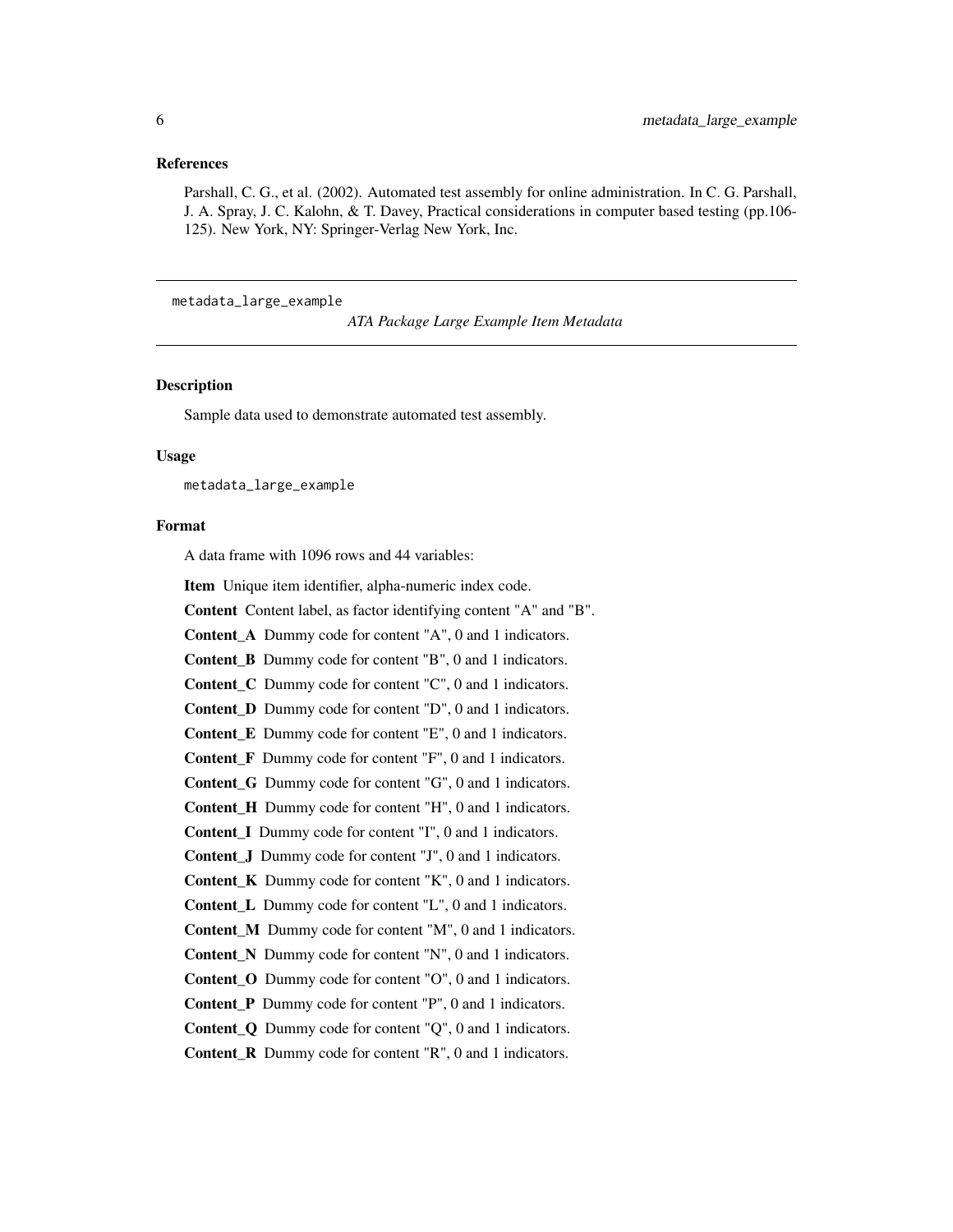- <span id="page-6-0"></span>Content\_S Dummy code for content "S", 0 and 1 indicators.
- Content\_T Dummy code for content "T", 0 and 1 indicators.
- Content U Dummy code for content "U", 0 and 1 indicators.
- Content V Dummy code for content "V", 0 and 1 indicators.
- Content W Dummy code for content "W", 0 and 1 indicators.
- Content X Dummy code for content "X", 0 and 1 indicators.
- Content Y Dummy code for content "Y", 0 and 1 indicators.
- Content\_Z Dummy code for content "Z", 0 and 1 indicators.
- p Item proportion correct responding.
- rpbis Item-total point biserial correlation, rounded decimal correlation in range -1.00 to 1.00
- iSx Item contribution to total composite standard deviation.
- Time Observed median item response time, in seconds.
- Choices Number of response choices in the multiple-choice question.
- **Answer** Correct answer key. In the multiple-choice questions answer  $1 = A$ ,  $2 = B$ , and so on.
- Skill Formative insight skill classification.
- Skill\_1 Formative skill insight dummy code for skill 1 (S1): Interpretive.
- Skill\_2 Formative skill insight dummy code for skill 2 (S2): Factual.
- Skill\_3 Formative skill insight dummy code for skill 3 (S3): Evaluative.
- **IIF\_m2** Item Response Theory (IRT) item information function value at a theta  $= -2.0$ .
- **IIF\_m1** Item Response Theory (IRT) item information function value at a theta  $= -1.0$ .
- **IIF\_0** Item Response Theory (IRT) item information function value at a theta  $= 0.0$ .
- **IIF\_1** Item Response Theory (IRT) item information function value at a theta  $= 1.0$ .
- **IIF\_2** Item Response Theory (IRT) item information function value at a theta  $= 2.0$ .
- Parent0 Passage based item set parent identification.
- metadata\_withreplic\_example

*ATA Package Example Item Metadata with Item Replications*

#### Description

Sample data based on data from Parshall et al. (2002) used for the demonstration of the Weighted (positive) Deviations Method (WDM).

#### Usage

metadata\_withreplic\_example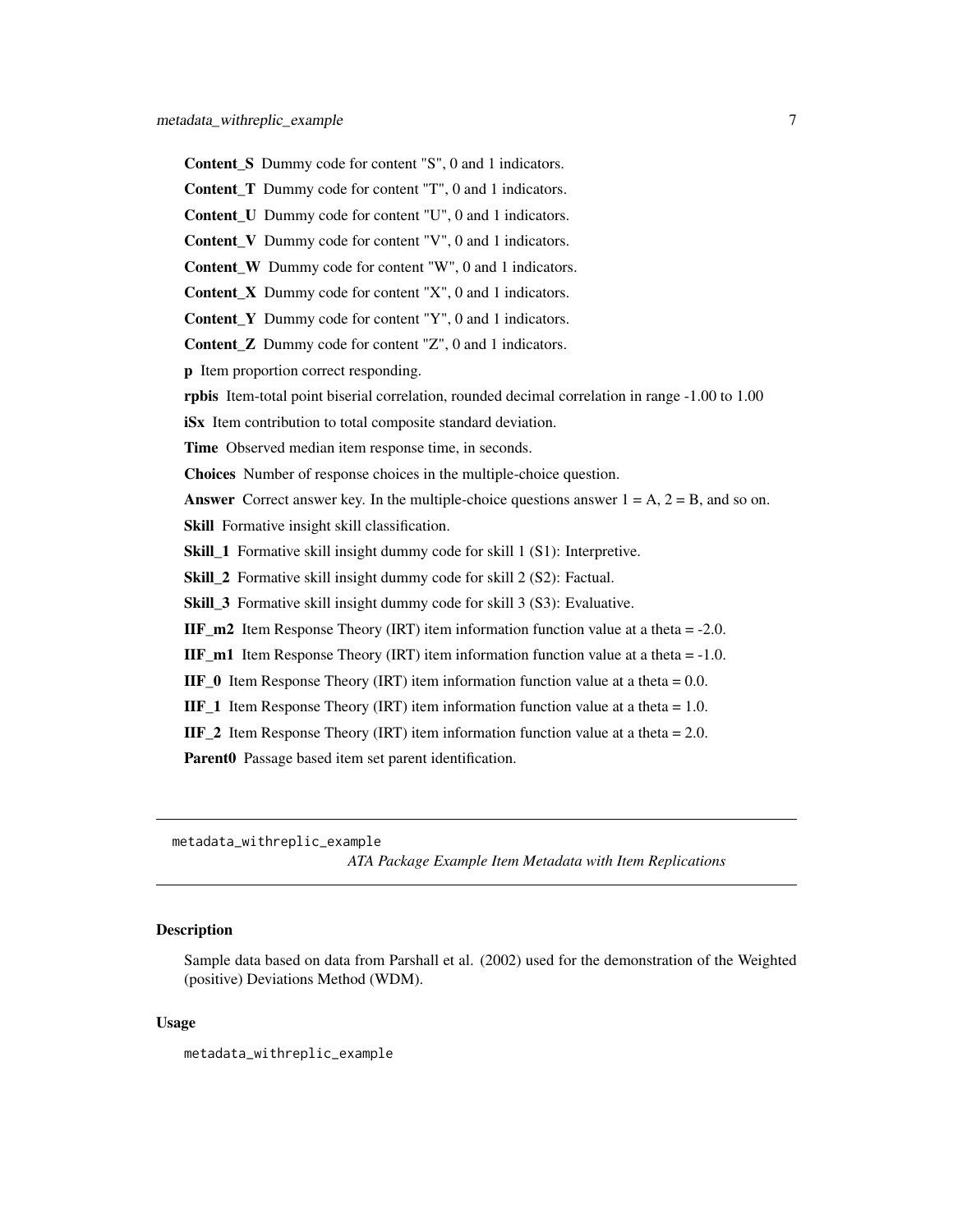#### <span id="page-7-0"></span>8 plot.ata

#### Format

A data frame with 14 rows and 10 variables:

Item Unique item identifier, integer.

Item2 Unique item identifier, character letter.

Content Content label, as factor identifying content "A" and "B".

Content A Dummy code for content "A", 0 and 1 indicators.

Content\_B Dummy code for content "B", 0 and 1 indicators.

p Item proportion correct responding, rounded decimal.

rpbis Item-total point biserial correlation, rounded decimal correlation in range -1.00 to 1.00.

iSx Item contribution to total composite standard deviation, double precision numeric.

Time Expected item response time, in minutes.

Orig\_Item Original item copy, corresponding "Item" column ID.

## References

Parshall, C. G., et al. (2002). Automated test assembly for online administration. In C. G. Parshall, J. A. Spray, J. C. Kalohn, & T. Davey, Practical considerations in computer based testing (pp.106- 125). New York, NY: Springer-Verlag New York, Inc.

plot.ata *Generic Plot Function for Class* ata

#### Description

Default plotting function for output objects of class ata. The function detects the object's method and renders the appropriate visualizations.

#### Usage

```
\method{plot}{ata}(x,
      conditem=NA,
      useconst=TRUE,
      itemorder=NA,
      itemlab=NA,
      useitemlab=FALSE,
      together=FALSE,
      ...)
```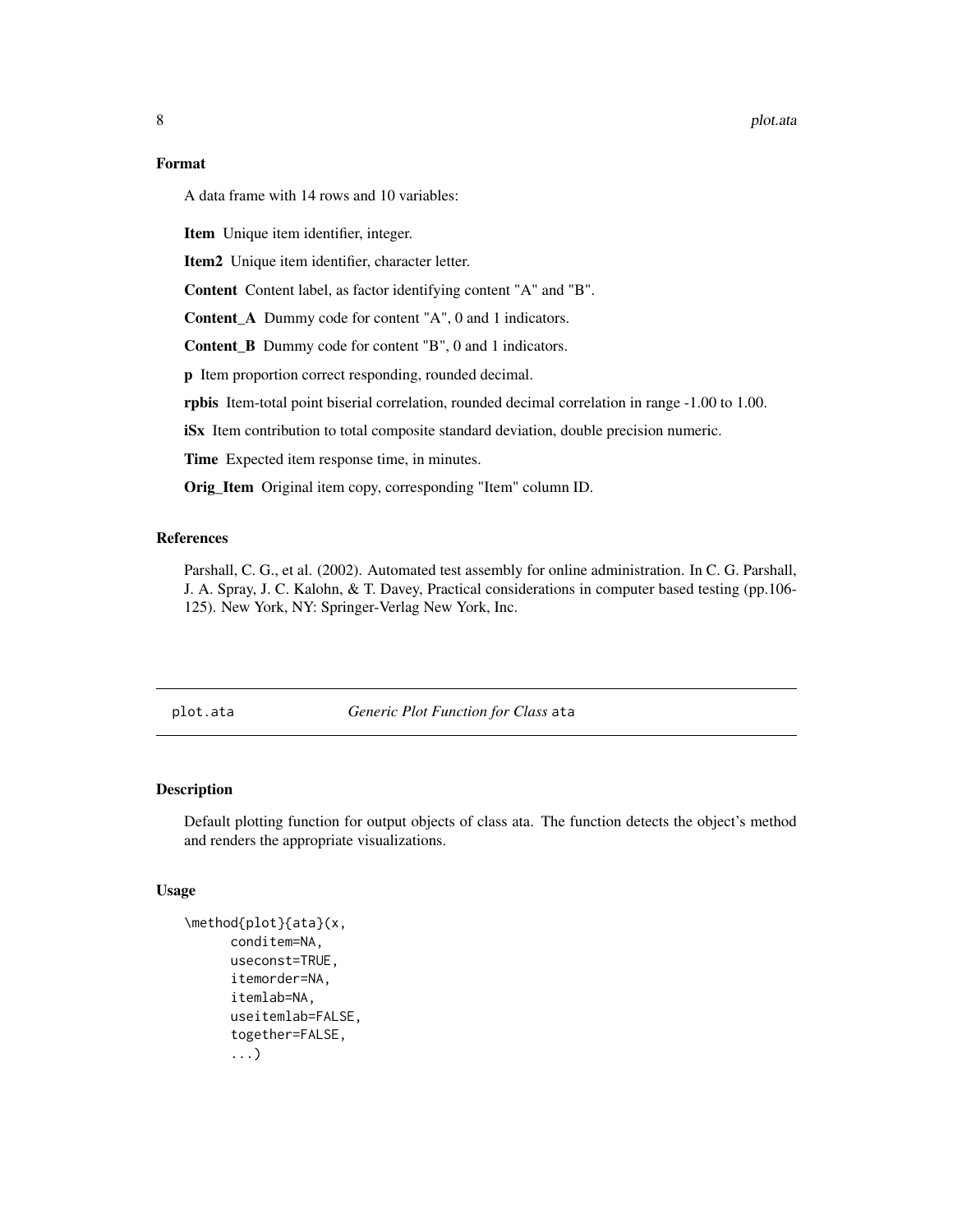#### plot.ata 9

# Arguments

| X          | An output object of class ata generated by either wdm() or atalp() from the<br>ata package.                                                                                                                                                                        |
|------------|--------------------------------------------------------------------------------------------------------------------------------------------------------------------------------------------------------------------------------------------------------------------|
| conditem   | Provides a conditional or secondary item classification (i.e. content label). If<br>provided, it must be given in the order of final ids in the ata output object.                                                                                                 |
| useconst   | Indicator whether all constraints from the test assembly process should be visu-<br>alized or whether only a selection is desired. If a selection is desired, the name<br>of the constraint as given by the constably should be provided. Default is TRUE.         |
| itemorder  | Identifies the item order with which to visualize constraints. If NA the observed<br>order in the ata object will be used. If provided, the new order for the order of<br>final ids in the ata output object must be given.                                        |
| itemlab    | Identifies item labels. Default is NA. If NA, then the item ids in the final ids<br>vector of the ata output object will be used. If provided, ids must be given in the<br>order of final ids in the ata output object.                                            |
| useitemlab | Identifies if items should be labeled. Default is FALSE. If FALSE then the item<br>order in the final ids vector of the ata output object will be used as labels. If<br>TRUE, but itemlab is not provided, then the ids from the final ids vector will<br>be used. |
| together   | Should progress plots be stacked together in one plot? Default is FALSE. Not<br>advisable for situations with more than 5 constraints.                                                                                                                             |
| .          | Arguments to be passed to methods.                                                                                                                                                                                                                                 |

# Value

The function returns plots of the test form constraints and a cumulative additive constraint list for each constraint if assigned to an object.

| plots      | For each constraint in the test form two visualizations are considered: 1) A<br>cumulative additive progressive plot showing the change in the constraint total<br>value per selected item, and 2) a plot of the constraint item specific value for<br>each selected item. |
|------------|----------------------------------------------------------------------------------------------------------------------------------------------------------------------------------------------------------------------------------------------------------------------------|
| cumulative | If plot, at a is assigned to an object, the object will inherit a list of length equal<br>to the number of constraints each element containing the cumulative constraint<br>value after each selected item.                                                                |

# Author(s)

Michael Chajewski (mchajewski@hotmail.com)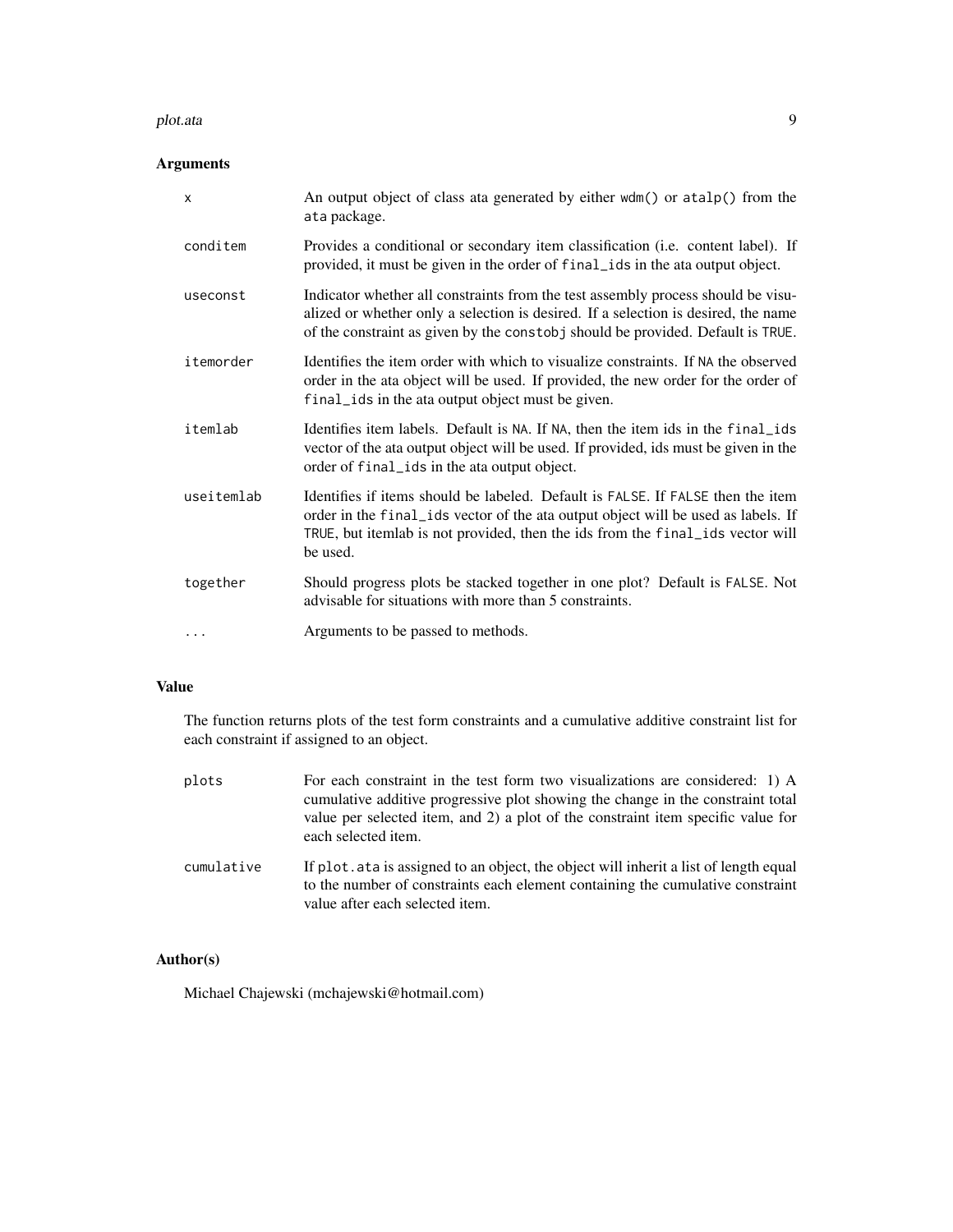#### <span id="page-9-0"></span>Description

Default summary function for output objects of class ata. The function provides a brief summary of the ATA form in text, and provides a binary table of constraint success.

#### Usage

```
\method{summary}{ata}(object, ...)
```
#### Arguments

| object   | An output object of class at a generated by either wdm() or atalp() from the |
|----------|------------------------------------------------------------------------------|
|          | package.                                                                     |
| $\cdots$ | Additional arguments affecting the summary produced.                         |

#### Value

The function returns a statement summarizing the evaluation of the assembled test form. Additionally, the function will return a pattern matrix for the test form constraints if assigned to an object.

| statement | A summary of items (and/or item sets) in the test form and the overview of<br>constraint success.                                                                                                                                                                                                                                                             |
|-----------|---------------------------------------------------------------------------------------------------------------------------------------------------------------------------------------------------------------------------------------------------------------------------------------------------------------------------------------------------------------|
| pattern   | A matrix of constraints by a classification if the additive constraints are below, at<br>or above the constraint specific user provided bounds. This matrix, only returned<br>if summary at a is assigned to an object, will always demonstrate meeting all<br>criteria for atalp test forms as all criteria have to be met to obtain a feasible<br>solution. |

#### Author(s)

Gulsah Gurkan (gurkangulsah@gmail.com), Michael Chajewski (mchajewski@hotmail.com)

wdm *Automated Test Assembly via Weighted (positive) Deviations Method*

#### Description

Ingests item metadata jointly with target test form constraints and uses the Weighted (positive) Deviations Method (WDM) to construct a test form based on the desired objectives.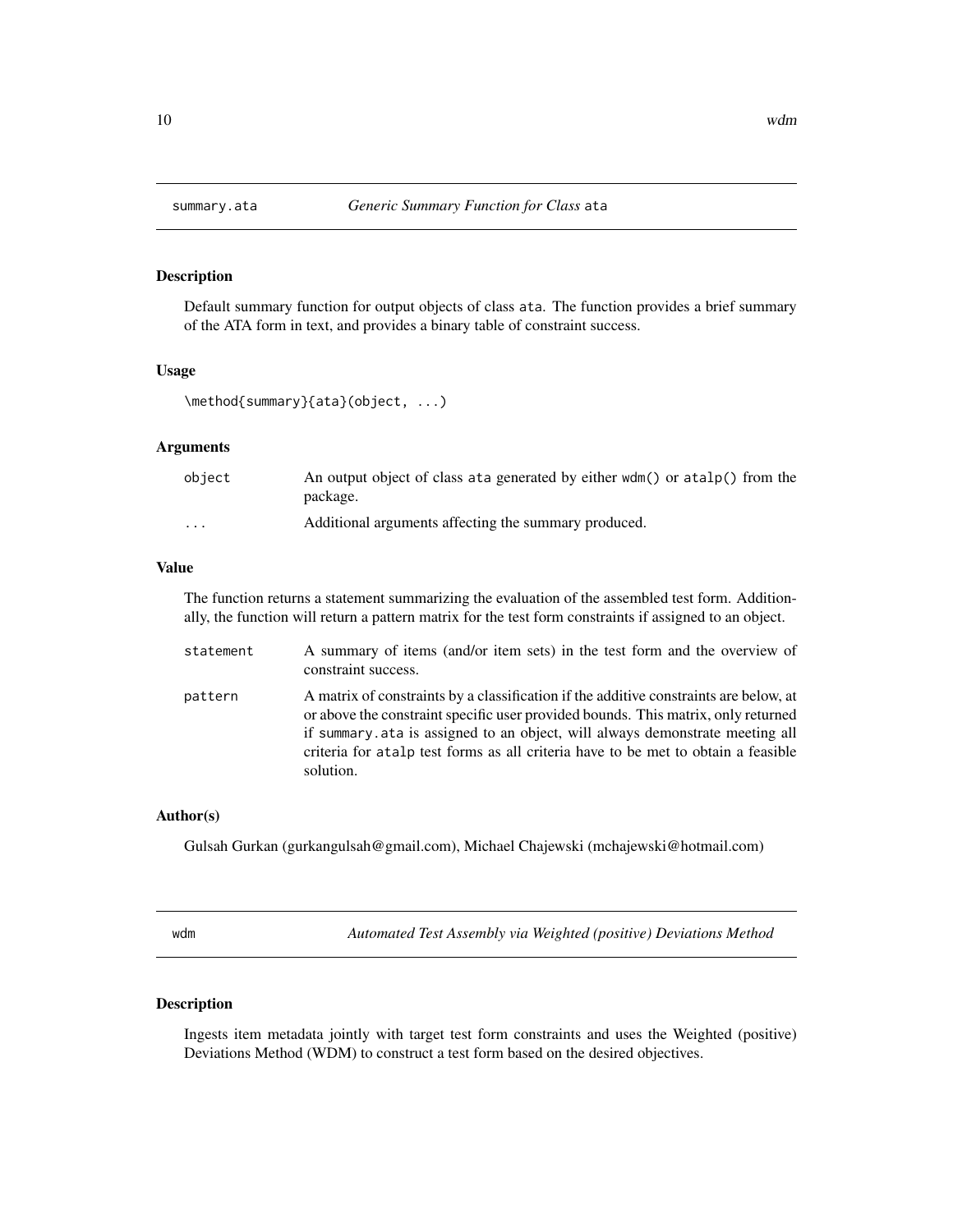$wdm$  11

# Usage

```
wdm( ipool,
id,
constraints,
first = NA,
refine = TRUE,
permutate = FALSE,
tieselect = 1,
verbose = TRUE,
aprioriadd = NA,
posthocadd = NA)
```
# Arguments

| ipool       | Item by characteristic (property) metadata pool.                                                                                                                                                                                                                                                               |
|-------------|----------------------------------------------------------------------------------------------------------------------------------------------------------------------------------------------------------------------------------------------------------------------------------------------------------------|
| id          | Name of unique item identifier.                                                                                                                                                                                                                                                                                |
| constraints | Complex list object identifying the constraints to be applied in the ATA (see<br>makeconstobj for guided process).                                                                                                                                                                                             |
| first       | How should item selection start: id of the item to be selected first from the pool,<br>NA (default) - select randomly from the pool.                                                                                                                                                                           |
| refine      | Should the final test form be refined against the remaining item pool? Default is<br>TRUE.                                                                                                                                                                                                                     |
| permutate   | Assemble test forms starting with each item sequentially (as many forms as<br>items in pool) and define final test form based on eligible constraint compliant<br>solutions; Default is FALSE (currently not available).                                                                                       |
| tieselect   | How should tied items be resolved: 1 (default) - select the first item in the list<br>of candidates (sensitive to data sorting); not applicable for situations with all<br>categorical constraints only, 0 - randomly select candidate; not applicable for<br>situations with all categorical constraints only |
| verbose     | Should progress of $wdm()$ be printed to the console? Default = TRUE.                                                                                                                                                                                                                                          |
| aprioriadd  | Force item addition (via IDs) to test before ATA, which affects item selection<br>and constraint attainment success (currently not available).                                                                                                                                                                 |
| posthocadd  | Force item addition (via IDs) to test after ATA, which affects final form specifi-<br>cations (currently not available).                                                                                                                                                                                       |

# Value

A complex list object with test assembly specific estimates:

| wde        | Estimates of the computational steps deriving the positive weighted deviations<br>and item selection.            |
|------------|------------------------------------------------------------------------------------------------------------------|
| evaluation | Final assembled test form additive properties across constraints.                                                |
| considered | Estimates of the computational steps when refine = TRUE evaluating selected<br>items and selecting replacements. |
| excluded   | Items from pool excluded.                                                                                        |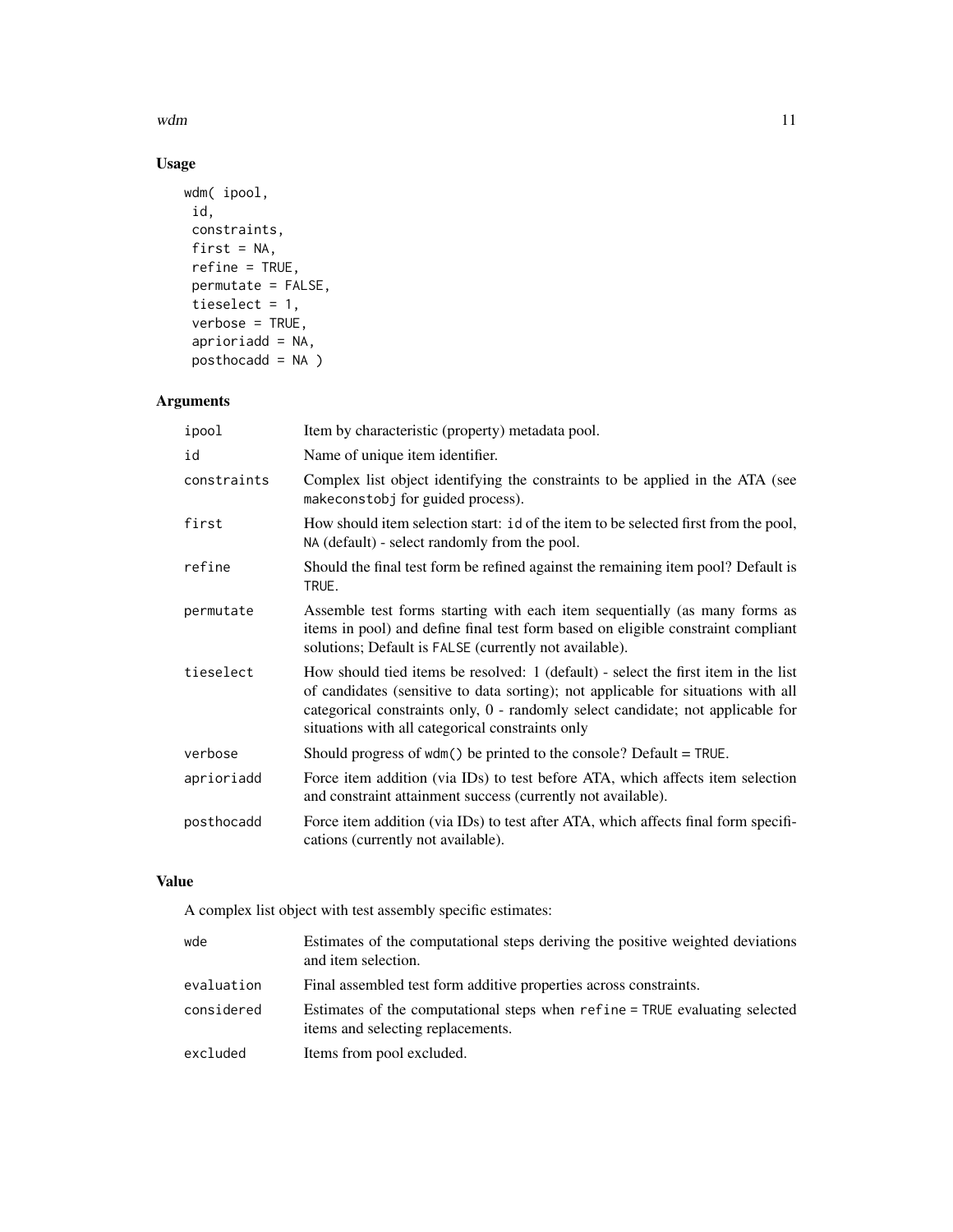| excluded_set | Item sets excluded. Only included if input constobj includes a set_id.                                              |
|--------------|---------------------------------------------------------------------------------------------------------------------|
| included     | Items from pool included in new test form.                                                                          |
| included_set | Item sets from pool included in new test form. Only included if input constobj<br>includes a set_id.                |
| initial_ids  | Item sets from pool included in new test form.                                                                      |
|              | initial_setids Item sets from pool included in new test form. Only included if input constobj<br>includes a set_id. |
| final_ids    | Final item ids in the test form.                                                                                    |
| final_setids | Final set ids in the test form. Only included if input constobe includes a<br>set_id.                               |

#### Author(s)

Gulsah Gurkan (gurkangulsah@gmail.com), Michael Chajewski (mchajewski@hotmail.com)

#### References

Parshall, C. G., et al. (2002). Automated test assembly for online administration. In C. G. Parshall, J. A. Spray, J. C. Kalohn, & T. Davey, Practical considerations in computer based testing (pp.106- 125). New York, NY: Springer-Verlag New York, Inc.

Sanders, P. F., & Verschoor, A. J. (1998). Parallel test construction using classical item parameters. Applied Psychological Measurement, 22, 212-223.

Swanson, L., & Stocking, M. L. (1993). A Model and heuristic for solving Very large item selection problems. Applied Psychological Measurement, 17, 151-166.

### Examples

```
# Specifying constraints
constin <- list(
 nI = 5, # Number of items on the future test
 nC = 4, # Number of constraints to be satisfied
 nameC = c("Content_A","Content_B","p","iSx"), # Name of constraint; must be numeric and must
 # reflect variable name in input
 lowerC = c(2, 3, 3.00, 0.50), # Lower bound total constraint value on ATA form
 upperC = c(2, 3, 3.50, 0.60), \text{wC = c(1, 1, 1, 1)}, \text{w = c(1, 2, 3, 3, 50)} # Constraint weight used for weighted sum of
                                         # Constraint weight used for weighted sum of
                                          # (positive) deviations St
 set_id = NA \# Aggregation ID for units / sets
)
# Running WDM example from Parshall et al. (2002)
testWDM <- wdm( ipool = metadata_example,
              id = "Item",constraints = constin,
              first = 2)
# Summary of results
summary(testWDM)
```